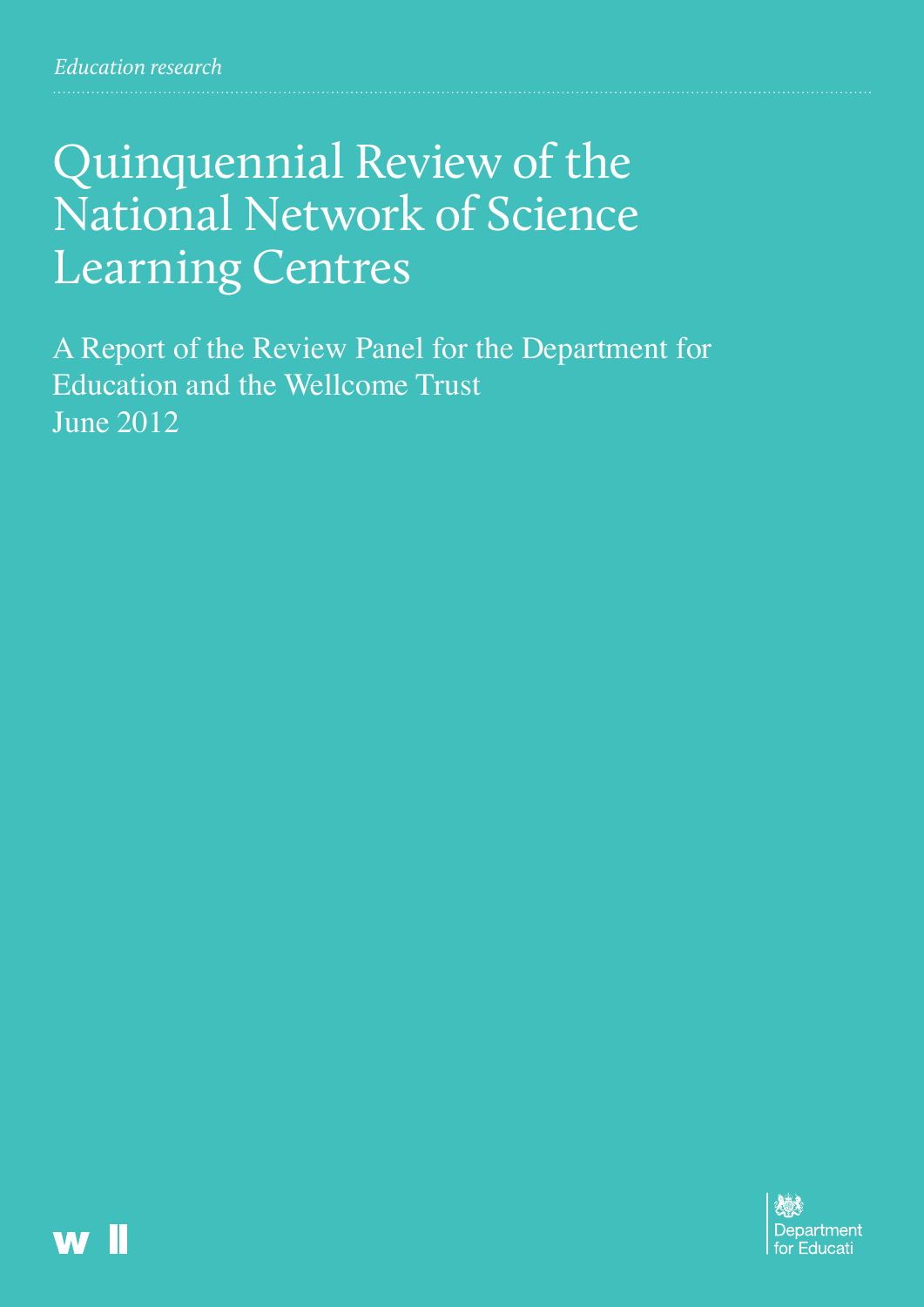# **Quinquennial Review of the National Network of Science Learning Centres**

# **A Report of the Review Panel for the Department for Education and the Wellcome Trust June 2012**

# **Scope of the Review**

- 1) This Review covers past performance over 2008–12 and recommendations for the future for:
	- (i) the National Science Learning Centre (NSLC), which currently receives core funding from the Wellcome Trust
	- (ii) Project ENTHUSE, through which Wellcome Trust funds are directed to the NSLC (to by the Government and industry partners), which provides schools with bursaries to enable provide its core funding), and which also includes the ENTHUSE Charitable Trust (funded attendance at the NSLC
	- (iii) the Regional Science Learning Centres (RSLCs), for which the Department for Education provides core funding as well as bursaries (Impact Awards) for teachers and technicians to attend courses.

Both the NSLC and RSLCs are currently run by Myscience.

# **Background**

 $\overline{a}$ 

- transform science teaching through improving the quality and availability of science-specific continuing professional development (CPD) for teachers and technicians. Nine government- funded RSLCs opened in 2003, primarily offering day courses to teachers. This was followed by the opening of the NSLC, which specialises in residential CPD courses, funded by the Wellcome Trust and operated by Myscience. Together the NSLC and RSLCs provide a network of coverage across England,<sup>1</sup> based on the regional structure of the former Regional Development Agencies (RDAs). 2) In 2003, the Government and the Wellcome Trust agreed a joint initiative intended to
- worryingly low demand; schools were not sufficiently prioritising science CPD despite its potential to train up teachers in subjects in which there were shortages, and despite the ongoing need to update scientific knowledge and pedagogical skills (see paragraphs 10–12). The Wellcome Trust garnered new support from industry and the Government for a second phase of the initiative, with the goal of increasing throughput and creating a cultural shift in the attitude of schools towards CPD. Project ENTHUSE was formed, through which the Wellcome Trust pledged £10 million over 2008–13 for the operating costs of the NSLC while the ENTHUSE Charitable Trust was founded with £10 million from the Government and a total of £7 million from industry partners (AstraZeneca, AstraZeneca Science Teaching Trust, BAE Systems, BP, General Electric, GlaxoSmithKline, Vodafone, Vodafone Group Foundation and Rolls-Royce). The ENTHUSE Trust funds bursaries for participants on NSLC courses (covering course fees, accommodation, travel and teaching cover). The Government announced ongoing core funding for the RSLCs, adding Impact Awards to assist schools with 3) In 2008, the NSLC underwent a favourable quinquennial review. However, there was

 $1$  The NSLC also works with the devolved administrations.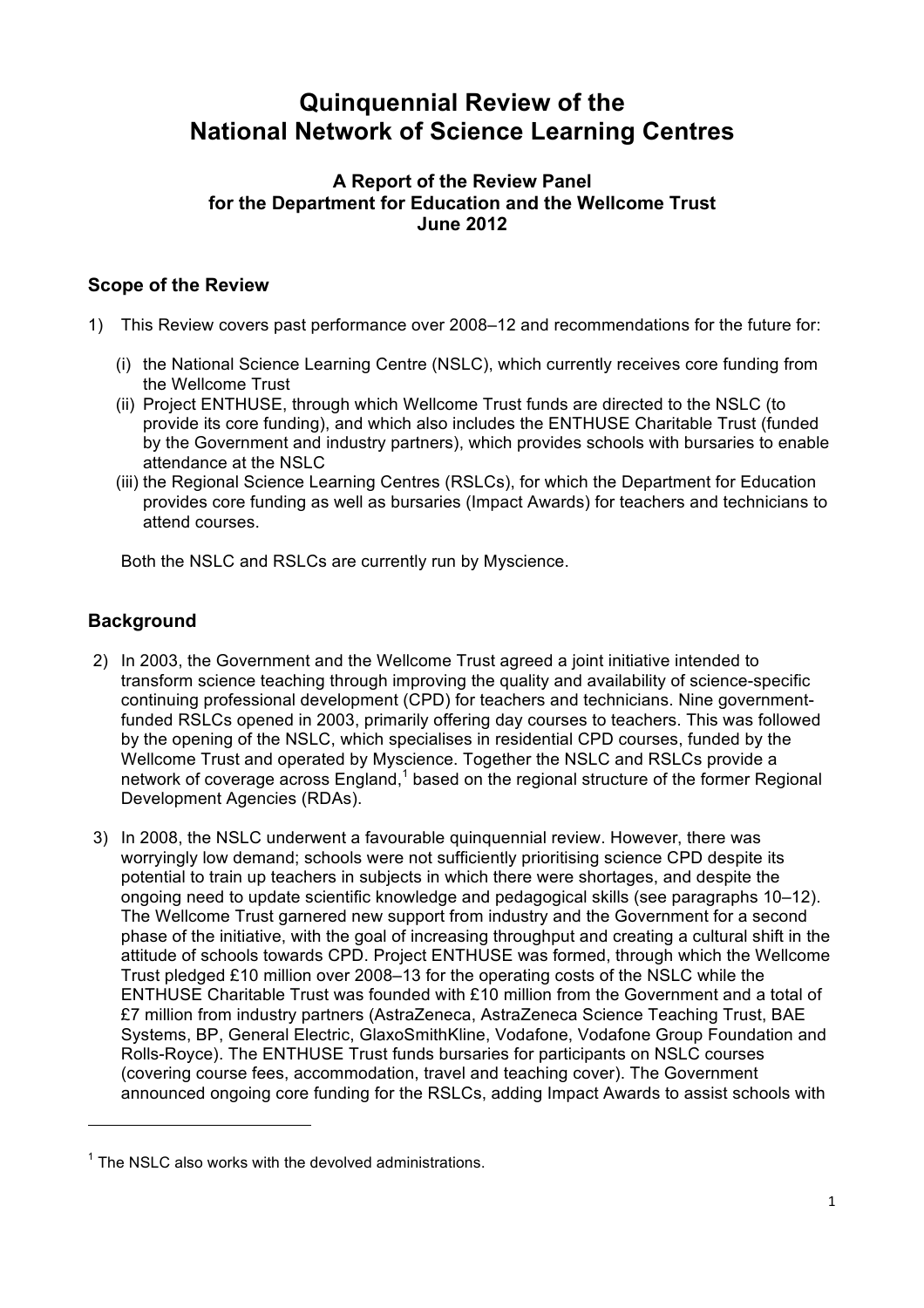the costs of attending RSLC courses.

- quinquennial review of the RSLCs, the NSLC and Project ENTHUSE. In his Autumn Statement in 2011, the Chancellor announced the Government's intention to invest £10 million in Project ENTHUSE over 2013–18 with matched investment from the Wellcome Trust, contingent upon the outcome of this Review. This Review will therefore inform the final funding decisions for the NSLC and Project ENTHUSE (with the current funding period ending on 31 July 2013) and it will also provide guidance for the Department for Education on the retendering of the RSLCs (with the current funding period ending on 31 March 2013). $^2$ 4) In 2011, the Wellcome Trust and the Department for Education agreed to conduct a joint
- 5) This is the report of the Review Panel based on consideration of:
	- a report from Myscience on the performance of the National Network of Science Learning Centres and Project ENTHUSE, including proposals for the next five years
	- an independent evaluation of the Network by SQW
	- the comments of five external reviewers on the above and Myscience's response to them
	- a site visit by the Review Panel to the NSLC on 15–16 May 2012 incorporating discussions with key personnel from across the Network (including members of the Board of Directors of Myscience and of the ENTHUSE Charitable Trust, and Directors of two RSLCs).

The Review Panel membership is given in the Appendix.

# **Observations and recommendations**

 $\overline{a}$ 

- 6) Myscience has assembled an impressive array of quantitative and qualitative evidence which the Review Panel believes demonstrates that the quality of CPD delivered is outstanding. The Panel also notes that Myscience responded well to the recommendations made in the first quinquennial review of the NSLC, most notably in improving its operational processes and governance. Furthermore, the ENTHUSE Trust has become much more than a funding mechanism, and has challenged and guided the work of the NSLC for the better.
- 7) The Panel recognises that it is challenging to gather evidence of the impact of individual interventions on schools, teachers and their students, but notes the many examples of positive impacts quoted in the submission, including those described below:
	- Of CPD participants surveyed, 94 per cent reported that the courses had improved their knowledge and understanding, 90 per cent reported that they had changed their practice, and 98 per cent said they would recommend the course that they had been on to others (SQW, 2012).
	- 57 per cent of teachers who had participated in five days or more of NSLC or RSLC CPD said that this CPD had increased their likelihood of staying in teaching (Wollstenholme et al., 2012).
	- "The quality of professional development received from external providers was variable but that provided by the national network of Science Learning Centres was consistently reported to be good." (Ofsted, 2011)
	- Non-specialist teachers, attending CPD to improve their teaching of specific aspects of physics or chemistry, showed significant gains in associated knowledge and skills, and

 $^{2}$  The RSLCs originally had nine individual Government contracts. In 2007, the Government brought the management of the centres into a single contract, which was tendered for and won by Myscience.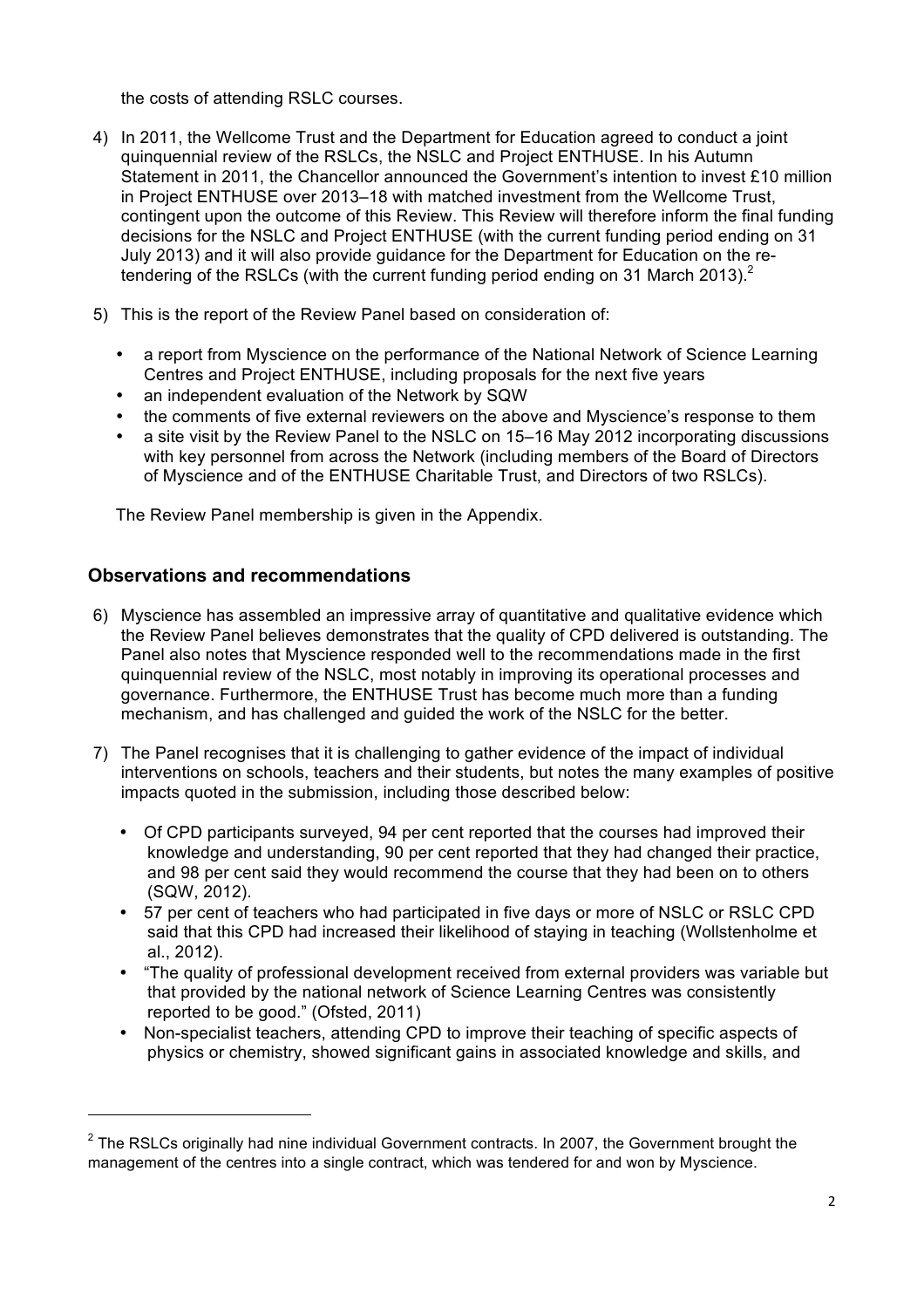their pupils demonstrated more understanding than pupils in 'control classes' (Scott et al., 2010).

- "participation by teachers in Science Learning Centre programmes is associated with improved teaching and learning, and higher take-up and achievement in science at their school" (National Audit Office, 2010). For instance, attendance on a course of average duration (3.5 days) at the NSLC was associated with an increase of 0.5 percentage points in the proportion of the schools' pupils gaining A\*–C grades in science GCSEs.
- 8) While the evidence presented is strong, the Panel would welcome more evidence on direct causal links in key areas, such as improved examination performance and teacher retention, which could be used to assess the cost-effectiveness of the programme or to compare different types of intervention.
- 9) To date, the Network has worked with nine out of ten English secondary schools and one in ten primary schools (the latter had not been given strategic priority by the funders to date).
- 10) Despite the quality of the work of the Network and the emerging evidence on impact, schools are still apparently unlikely to pay the full cost for their teachers and technicians to participate in courses.
	- Awards reported that they would have been unable to attend courses without such funding 66 per cent of participants surveyed who had received ENTHUSE bursaries or Impact (SQW, 2012).
- 11) Subject-specific CPD should be an intrinsic part of all teachers' career paths. Additionally, there will always be a special case for science-specific CPD. The pace of scientific discovery alongside technological developments means that science teachers need to update their skills and knowledge regularly. Furthermore, schools frequently require teachers to cover subjects to GCSE level); similarly, nearly all primary school teachers are expected to teach science. It is unrealistic to expect teachers to cover this breadth of knowledge in their initial teacher years of teaching. Aside from all these ongoing needs for science CPD, secondary schools are currently experiencing shortages of specialist science teachers, especially in physics and chemistry, and at least two-thirds of primary schools do not have even one science graduate on the teaching staff. These shortages can be alleviated through science CPD for the current workforce, as well as improving recruitment of the relevant specialists (the Department for Education is tackling this by encouraging more physics and chemistry graduates to train as teachers, with bursaries of up to £20 000 for the best graduates, as well as introducing new and topics beyond their expertise (e.g. a biology graduate required to teach all three sciences training and there should be an expectation for ongoing science CPD especially in the early teacher training for primary science specialists).
- 12) The three funding sectors involved in the ENTHUSE partnership Government, research charity and industry – have much to gain from investing directly in science-specific CPD. These gains include:
	- enhancing the scientific literacy of the general public
	- increasing the number and proficiency of skilled scientists and engineers in the UK workforce (with the economic gains that this should bring)
	- creating a more efficient science teaching workforce (not least with higher retention rates giving a greater return on investment in teacher training), and a more effective one, thus encouraging more young people to study science subjects and to achieve better results in them.
- 13) Different partners may have different motives for continued funding, but given the strength of the case for science CPD as an integral part of science teaching, the need for public funding is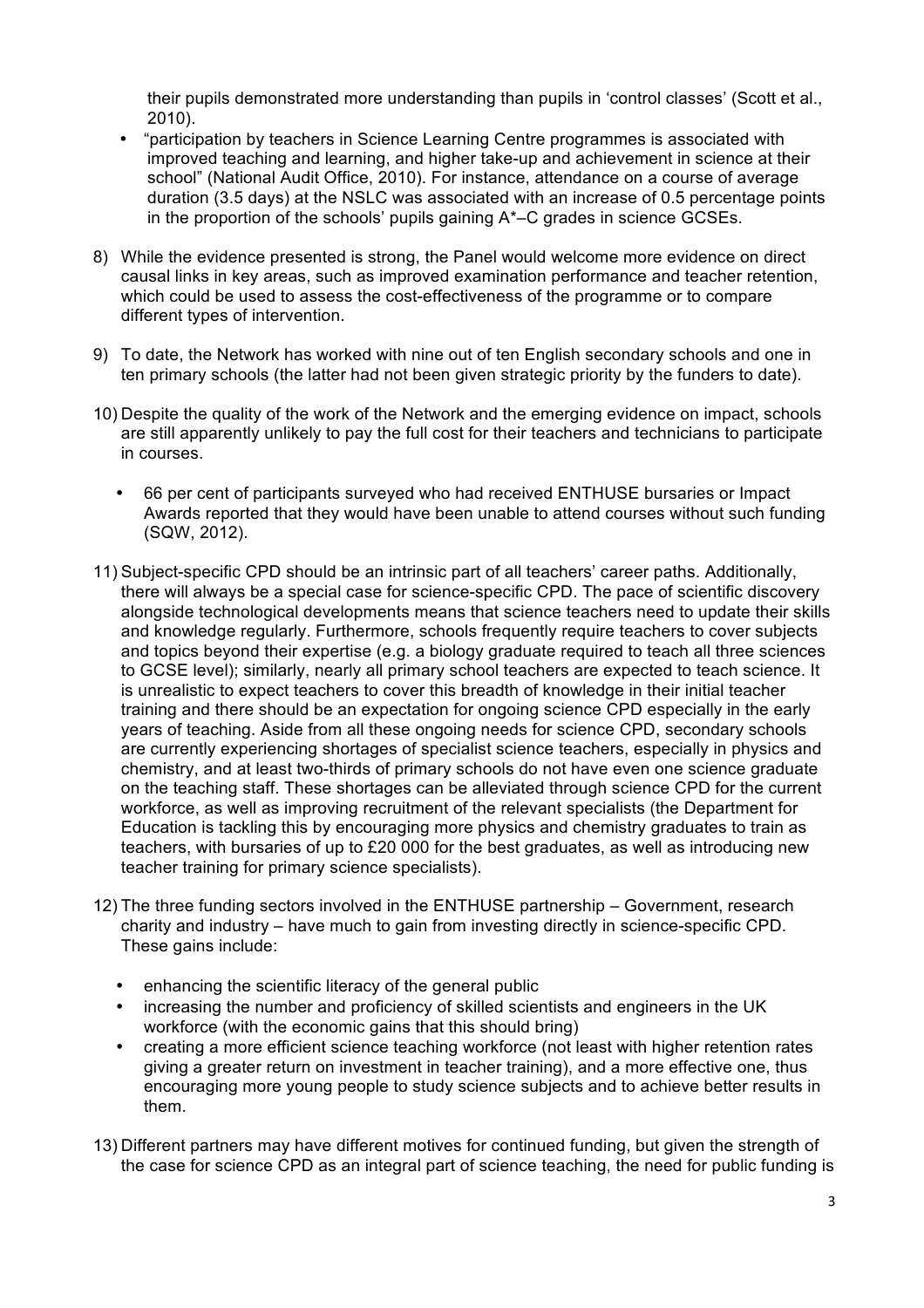compelling. Such funding can be delivered in a ring-fenced manner (most effectively to the science CPD providers), as is currently the case, or it could be delivered in normal school budgets. The latter should only ever be the case if there is firm evidence that schools will prioritise sufficient funding for science-specific CPD.

### **Recommendation 1**

 **The Review Panel strongly recommends continued funding for 2013–18 of the NSLC, of a Network providing science CPD across the regions, and of a system of bursaries that financially supports participants attending CPD courses across the Network.** 

#### **Vision and evidence**

- 14) The current vision of the Network should be updated and strengthened to reflect the greater ambition of a mature and self-confident Network.
- 15) While the evidence presented on quality and impact of the NSLC and RSLC courses is strong, much of it is anecdotal and about inputs (teachers reporting that the courses improved their be that true that schools with higher use of SLC courses improved their science GCSE results (National Audit Office, 2010), it is difficult to attribute causality to this correlation. Nevertheless, Myscience should develop a model that articulates causal connections between CPD and the environment in which it occurs and desired key outcomes. This model should consider: the environment in which professional development occurs; the components of the training delivered and how they affect participants; the influences on student performance; and the influences on teacher motivation and retention in the profession. The inter-relations of these elements and the opportunities they present for change should be examined, tested and refined based on the evidence collected. This process should improve the model that Myscience develops and its understanding of what it can do to better achieve the key outcomes that will contribute to realising the Network's vision. teaching). It is not straightforward to link CPD with long-term change: for instance, while it may

#### **Recommendation 2**

 **Myscience should update and strengthen its vision for the Network to make a stronger and clearer commitment to transforming science education across the UK.** 

#### **Recommendation 3**

 **Myscience needs to develop a coherent model which articulates the links between its delivery of consistently high-quality professional development and key outcomes, such as better participation and performance in science and improved teacher retention. Myscience should then develop an action plan that will test this model and enable Myscience to achieve its vision for the Network.** 

 16) The Review Panel supports the view of the Myscience team that the work of the Network should be measured by the quality and impact of its activity, not primarily by the quantity of CPD delivered. To achieve this, Myscience should develop new measures of performance and impact, including evaluating cultural changes in attitudes towards CPD, as well as exploring and testing its theory of change, while retaining appropriate CPD delivery metrics.

#### **Recommendation 4**

 **Myscience should propose a set of measures to assess the performance of the Network over the next spending period. These should reflect cultural change and the levels and impact of training delivered, and should be appropriate for formative as well as summative assessment.** 

 17) Many policy and cultural factors influence the likelihood of educators' investing time and money in science-specific CPD, for example: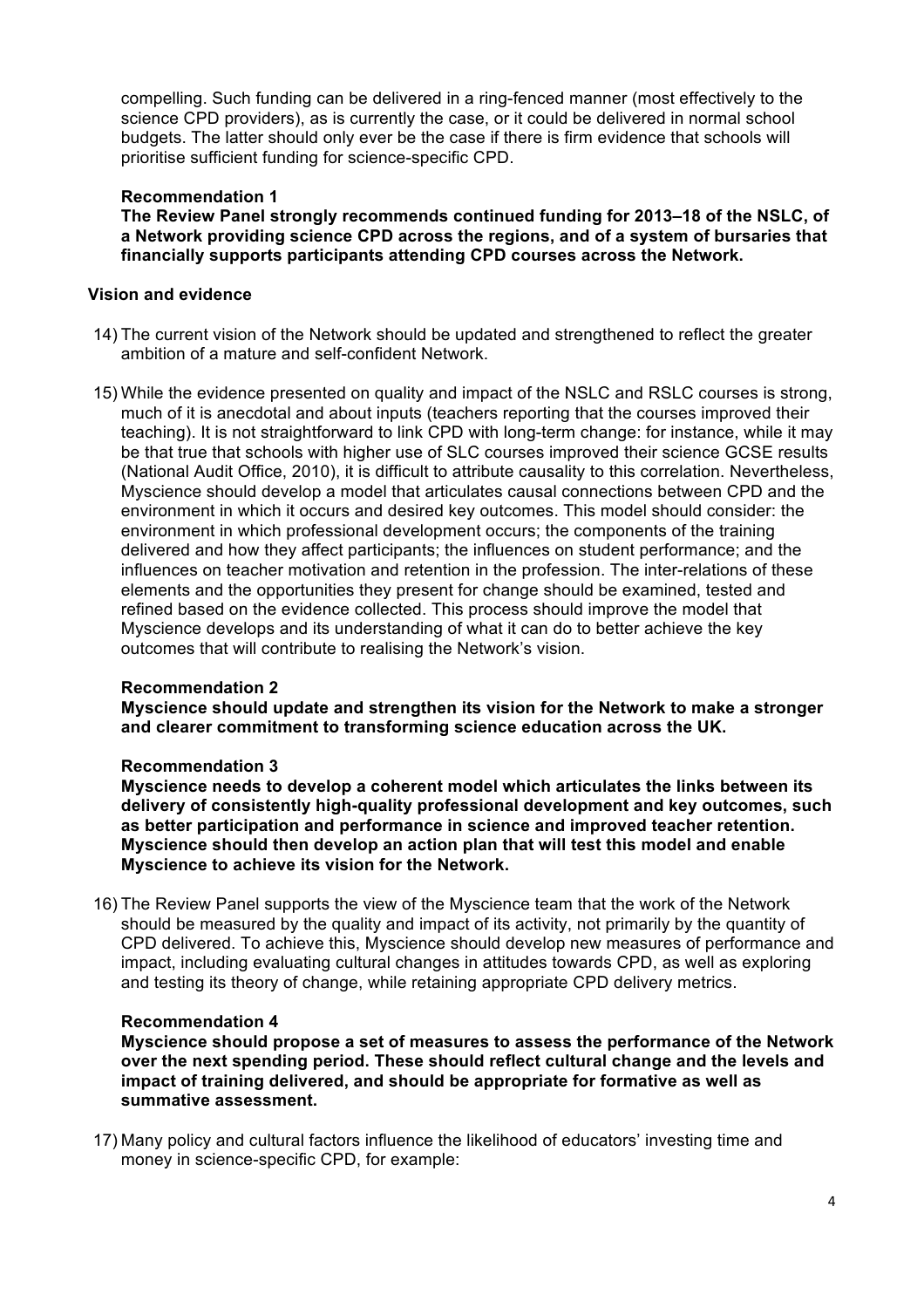- • which investments are perceived as drivers of improvement in **student performance**, what is covered in the curriculum and how different competencies are assessed in examinations (e.g., the weight given to practical, inquiry or mathematical skills)
- • **teachers' expectations for and commitment to CPD** (e.g., whether CPD qualifications are seen as critical for career development and promotion, how teachers approach curriculum change, what is stated in guidelines for teaching cover, whether teachers will participate in CPD in school holidays, and whether initial teacher training is expected to deliver all the necessary science-specific content and pedagogical skills)
- • **how schools are held accountable** by students and their parents, by governors and by the Government (including through Ofsted).
- 18) The NSLC should develop a stronger voice to try to influence the factors, such as those listed above, that affect professional development, working with relevant partners such as SCORE and ACME. The NSLC should become a respected adviser to Government, Ofsted and the sector, sharing its expert knowledge of professional development and what factors influence its uptake, as well as its understanding of teachers' perspectives, to support policy development and review, and sector practice.

#### **Recommendation 5**

 **The NSLC should take a stronger national lead in using its expertise to shape the wider environment that affects CPD, aligned with its updated vision. It should focus on attitudes towards, and therefore likely uptake of, professional development for science teachers and technicians. To ensure this is effective, Myscience should engage in a strategic dialogue with the Department for Education about the best ways to inform the development of policies that improve the teaching of science in an evidence-based and apolitical way. Myscience should also ensure that its compelling messages reach schools' senior leadership teams. increasing the demand for science CPD by providing the evidence base to improve** 

 19) Myscience is well aware of the fast-developing structural changes in the educational landscape, including rising numbers of academies and free schools, a decentralisation of control from Government and Local Authorities, a revised National Curriculum, and evolving examinations. Teaching schools may be a particularly important element, and the Panel notes National College for School Leadership), although the eventual geographic coverage and importance of these schools is not yet clear. that Myscience is working with those with a science specialism (in collaboration with the

#### **Recommendation 6**

 **The rapidly changing education and policy environment presents many new opportunities that Myscience should seek to capitalise upon while also giving due consideration to any risks to achieving its vision for the Network, and ensuring that appropriate mitigating actions are in place.** 

 20) Myscience and the Network should be applauded for their current work with partners; in considering their role in the wider environment, they should continue to develop strategic partnerships and collaborations and ensure that they do not miss new opportunities.

#### **Recommendation 7**

 **As part of its national leadership role, Myscience should work with partners, including those beyond its Network, to develop an overview of available CPD and science enhancement and support for teachers, to help ensure quality, availability of provision across key subject areas, and access by all schools and colleges. This might extend to offering accreditation for courses offered by other organisations.**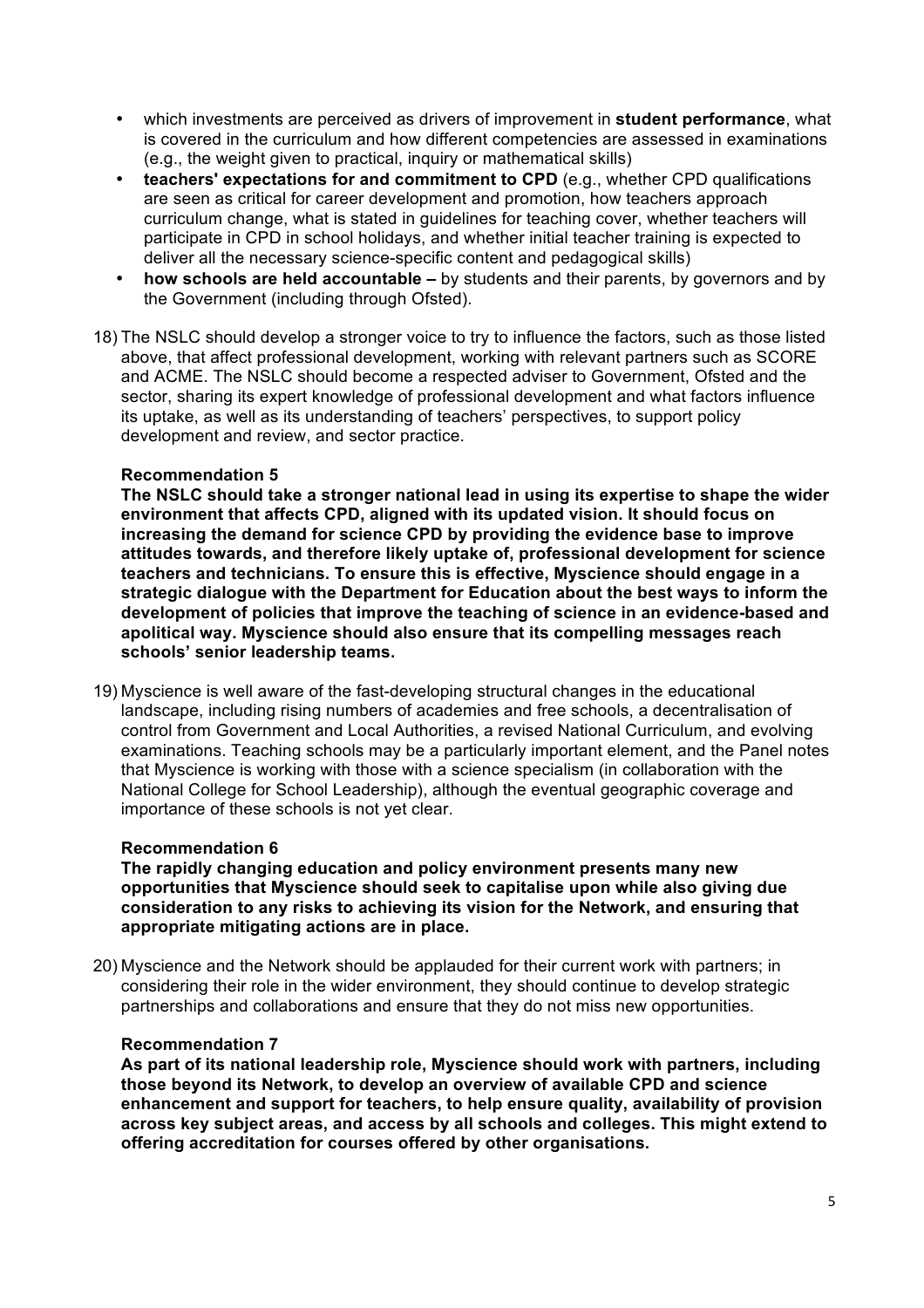#### **Sustainability, breadth and depth**

 21) Because of the funding announcement in the Autumn Statement, Myscience may not have felt under pressure to offer financial models which reduced the Network's dependence on external funding; Myscience modelled the same level of income and plus or minus 10 per cent. Indeed, while the models include schools contributing more and ENTHUSE bursaries being reduced, in all but one model, investment from Project ENTHUSE increases over the five-year period due to rising activity levels. Despite stated commitments to long-term funding, the planning and implementation of new delivery models which depend less on external funding sources will take time to achieve. There are strong arguments for this work to start now.

#### **Recommendation 8**

 **The Wellcome Trust should continue to fund the NSLC for a further five-year period from 2013. In turn, Myscience should over the next year develop a stronger business vision – this should include testable strategies to reduce the level of external funding needed and should be aligned with Myscience's overall vision. The Trust should consider whether it will continue to fund at a similar level over the next five years, or whether funding levels might start to reduce in years four and five as the NSLC moves towards a more sustainable model. Myscience should include in its business plan possible responses should the overall level of funding significantly reduce.** 

#### **Recommendation 9**

 **The Wellcome Trust should require Myscience to participate in a light-touch review three years into the next funding cycle, in 2016, before releasing the final tranche of funding. In preparation for this review, the Trust should indicate possible scenarios to Myscience for the continuation of funding beyond five years.** 

#### **Recommendation 10**

 **A clearer rationale and prioritisation should be presented for the proposed increase in spending from Wellcome Trust funds for 2012–13. These proposals should start to respond to this Review's recommendations. Myscience needs to make a stronger case for retaining any underspend that will remain from Trust funding for 2008–13.** 

#### **Recommendation 11**

 **The Wellcome Trust, the Department for Education and industry should continue to work in partnership to ensure that the National Network of Science Learning Centres provides teachers across the country with accessible and transformational science CPD.** 

- 22) Myscience should explore more income-generating opportunities within professional development (e.g., accreditation and franchises) and also ways of reducing the costs of delivery (e.g., e-learning) and of participation (e.g., using more holiday or 'twilight' courses to reduce the need for cover costs, with the added benefit of not taking teachers away from their classes). Myscience can also drive the move towards greater financial independence by shaping the wider environment so that schools increasingly choose to invest in science-specific professional development (see recommendation 5).
- 23) External or additional expertise could be useful, for instance, in developing the vision, learning and online offer, and establishing a programme of educational research that could exploring opportunities to shape the wider environment, understanding the most appropriate ehelp develop and validate the models.

#### **Recommendation 12**

 **Myscience should seek to be more creative and more entrepreneurial in its business approaches – to challenge itself and any perceived constraints. In support, funders**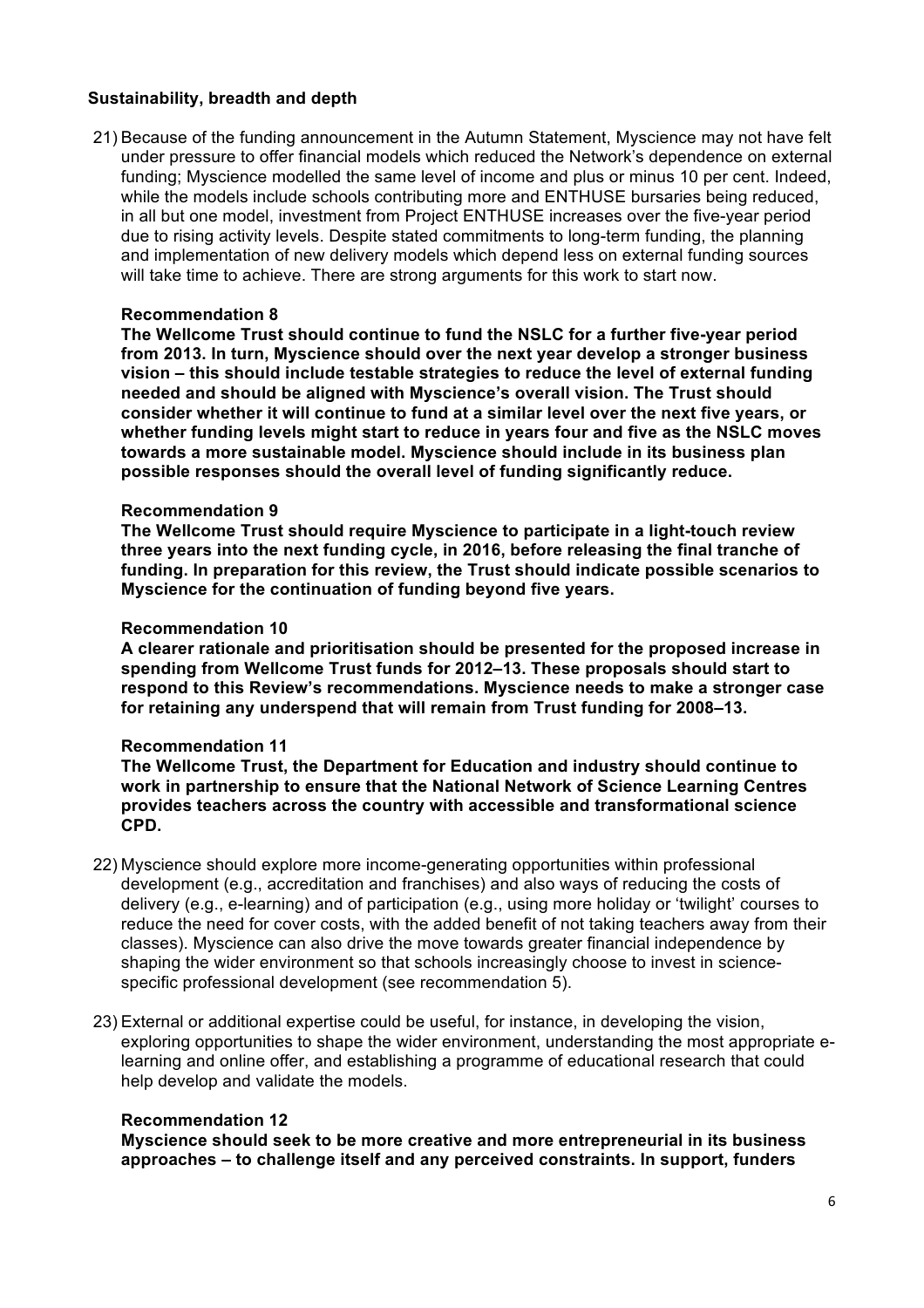**should set targets that allow some leeway for Myscience to take risks as it tests different strategies.** 

#### **Recommendation 13**

 **The Network should continue to focus on the professional development of science teachers and technicians, build up its support of primary science, and continue to prioritise engagement with hard-to-reach schools. It should develop opportunities to support mathematics and broader STEM (science, technology, engineering and mathematics) skills for science teaching, as well as initial and early teacher training, through providing science leadership for teaching schools and running subject knowledge enhancement courses at some sites.** 

 24) It was felt that Myscience is not ahead of the game in its e-learning delivery. This is an area that needs thoughtful consideration, prioritisation and investment, and should be strengthened by working with partners with the relevant expertise.

#### **Recommendation 14**

 **Myscience should develop its e-learning expertise and aim to be the gold standard in this, as it is in face-to-face professional development.** 

#### **Structure of the Network**

- geography and should be reviewed. A range of issues need to be taken into account when considering the optimal structure for national coverage and the place of individual RSLCs opportunity to explore new laboratory equipment, to network with each other, and to engage in out-of-school CPD (preferred by some); they have built up valuable local knowledge, and they also provide a physical environment for the CPD trainers themselves to be trained and to develop new practical work. It is also important to appreciate the sizeable benefits that the RSLCs have gained from working with their host universities, from cost efficiencies to access 25) The rationale for having nine physical RSLCs across England related to the former RDA within this. The good work of RSLCs is apparent: they have provided teachers with an to educational and scientific research expertise.
- Education should ensure that high-quality CPD is accessible to all schools across England, that there is flexible delivery best suited to participants and localities, and that trainers, does not fully utilise all of the current RSLCs, it would be important to consider how their infrastructure and local expertise could continue to contribute to the Network. 26) In a future retendering for delivery of science CPD across the Network, the Department for teachers and technicians have access to rich experimental equipment. If the future Network

#### **Recommendation 15**

 **across the UK. Regional Science Learning Centres should be a part of this, but with the changes in the educational environment including new developments such as teaching schools, it is appropriate to take a fresh look at how to achieve this. The retention and future funding of physical RSLCs should be considered on a case-by-case basis in this context. The Review Panel endorses the proposed model for diversified local delivery, It is vital to maintain an integrated science-specific professional development network including the use of clusters and work with teaching schools.**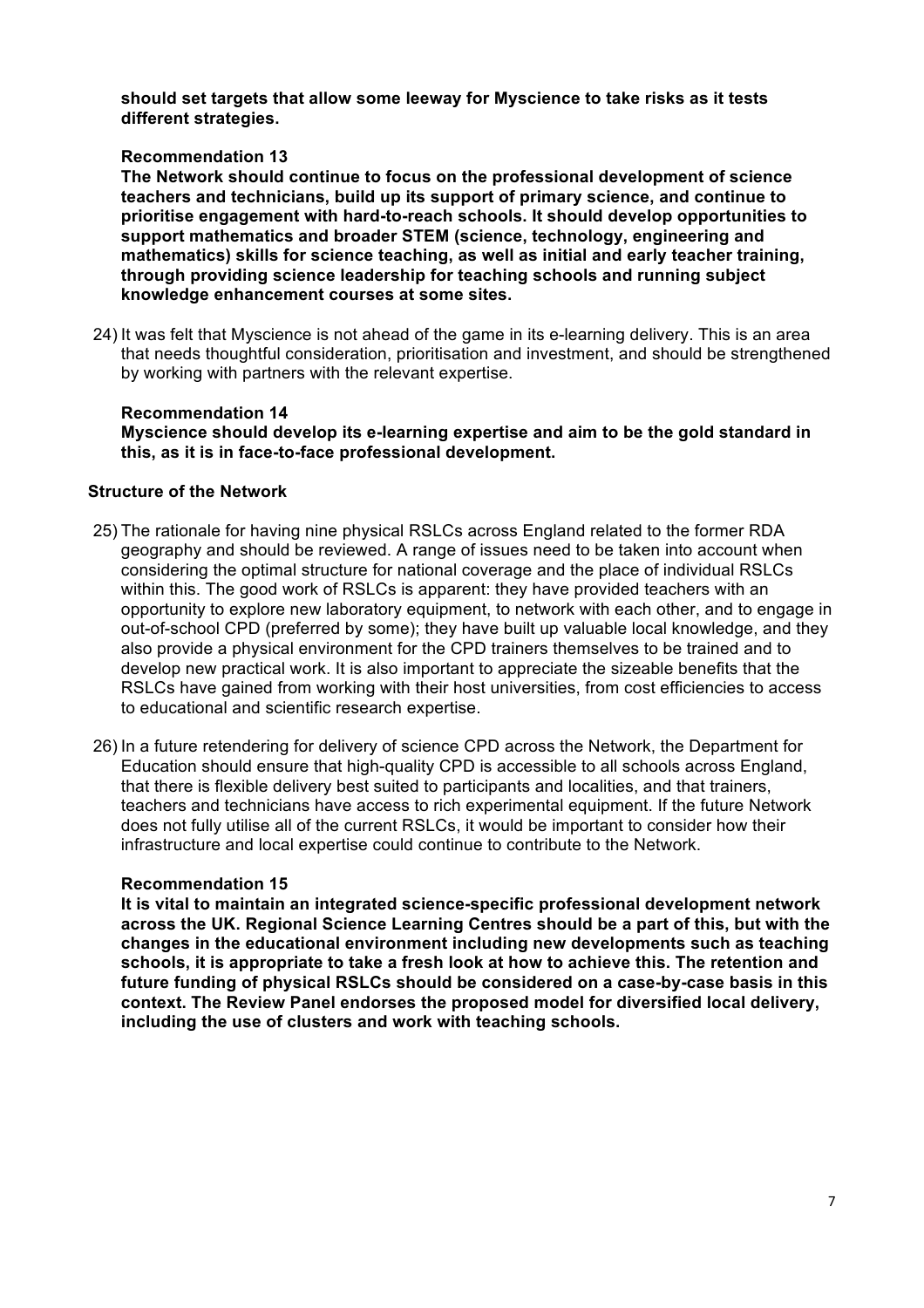# **References**

 National Audit Office. Educating the next generation of scientists. London: The Stationery Office; 2010.

 Ofsted. Successful science: An evaluation of science education in England 2007–2010. Ofsted; 2011.

 Scott P, Ametller J, Edwards E. Impact of focussed CPD on teachers' subject and pedagogical knowledge and students' learning. Centre for Studies in Science and Mathematics Education, School of Education, University of Leeds; 2010.

 SQW. Evaluation of the Science Learning Centre Network. A report for the Department for Education and the Wellcome Trust. 2012.

 Wolstenholme C, Coldwell M, Stevens A. The impact of Science Learning Centre continuing professional development on teachers' retention and careers: final report. Sheffield: Sheffield Hallam University, Centre for Education and Inclusion Research; 2012.

# **Appendix: Members of the Review Panel**

 **Rodger W Bybee**, international expert (former Executive Director, National Research Council's Center for Science, Mathematics, and Engineering Education, Washington, DC) **Deborah Colvin**, Director of STEM Learning, Mulberry School for Girls, Tower Hamlets **Vanessa Pittard**, Raising Standards in Core Subjects and STEM, Department for Education **Julia King (Chair)**, Vice Chancellor, Aston University **Ian Duffy**, Community Development Manager, BP **Eliza Manningham-Buller**, Governor, Wellcome Trust **Mark Walport**, Director, Wellcome Trust

**Secretariat** 

**Hilary Leevers**, Head of Education and Learning, Wellcome Trust **Mark Stockdale**, Science Team Leader, Department for Education

 **Clare Matterson**, Director of Medical Humanities and Engagement, Wellcome Trust **Observer**